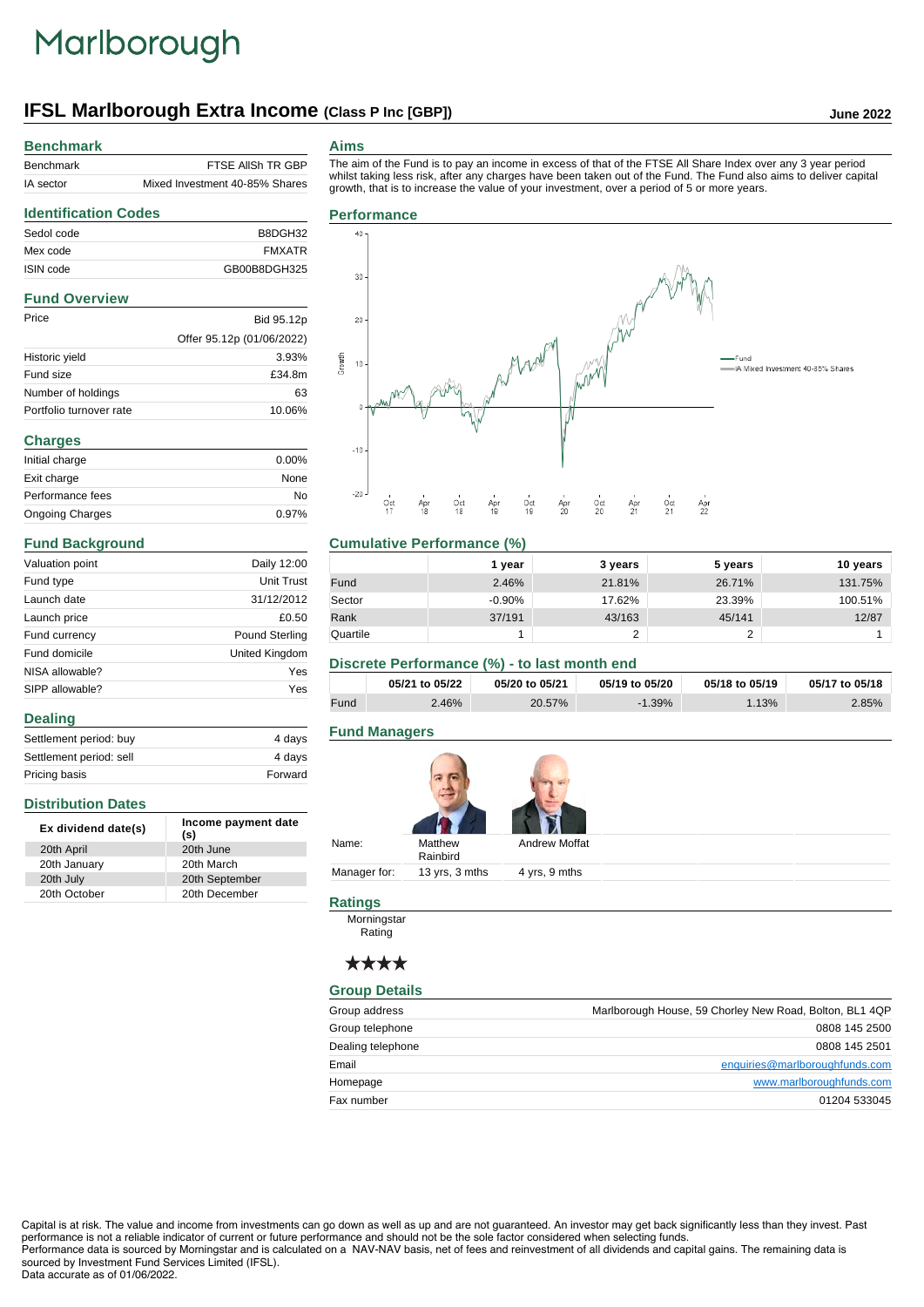# Marlborough

# **IFSL Marlborough Extra Income (Class P Inc [GBP]) June 2022**

| Name                        | % Weight | Country        | <b>Sector</b>           |
|-----------------------------|----------|----------------|-------------------------|
| 1 RIO TINTO                 | 4.4      | United Kingdom | <b>Basic Materials</b>  |
| 2 SHELL                     | 4.2      | Non-Classified | Energy                  |
| 3 LV FRIEND SOC 6.5 220543  | 3.1      | United Kingdom | <b>Bonds</b>            |
| 4 SSE                       | 3.0      | United Kingdom | <b>Utilities</b>        |
| 5 Tesco 5.5% 2033           | 2.8      | United Kingdom | <b>Bonds</b>            |
| 6 DIAGEO                    | 2.7      | United Kingdom | <b>Consumer Staples</b> |
| 7 NATIONAL GRID             | 2.6      | United Kingdom | <b>Utilities</b>        |
| 8 ASTRAZENECA               | 2.5      | United Kingdom | <b>Health Care</b>      |
| 9 SCOTT WIDOWS5.5% 16/06/23 | 2.5      | United Kingdom | <b>Bonds</b>            |
| 10 GSK                      | 2.5      | United Kingdom | <b>Health Care</b>      |

#### **Asset Allocation**

| <b>UK Equity</b>              | 56.5% |
|-------------------------------|-------|
| <b>UK Bonds</b>               | 22.0% |
| <b>International Equities</b> | 12.5% |
| <b>Investment Trusts</b>      | 1.8%  |
| Other                         | 5.5%  |
| Cash and Equivalents          | 17%   |
|                               |       |

# **Regional Allocation**



## **Industry Sector Breakdown**

| <b>Equities</b>               |       |
|-------------------------------|-------|
| <b>Financials</b>             | 14.9% |
| Industrials                   | 12.8% |
| <b>Utilities</b>              | 7.8%  |
| <b>Health Care</b>            | 7.7%  |
| <b>Basic Materials</b>        | 7.3%  |
| <b>Consumer Discretionary</b> | 5.3%  |
| Telecommunications            | 1.3%  |

### **Top Country Weightings**

| United Kingdom       | 78.5% |
|----------------------|-------|
| <b>United States</b> | 7.2%  |
| Ireland              | 1.9%  |
| Switzerland          | 1.7%  |
| Sweden               | 1.0%  |
| Finland              | 0.7%  |
| Other                | 7.3%  |
| Cash                 | 1.7%  |

# **Bonds**

| <b>Others</b>           |       |
|-------------------------|-------|
| Non-Classified          | 27.5% |
| <b>Consumer Staples</b> | 11.8% |
| <b>Real Estate</b>      | 1.9%  |
| Cash and Equivalents    | 1.7%  |

# **Breakdown By Market Cap (%)**